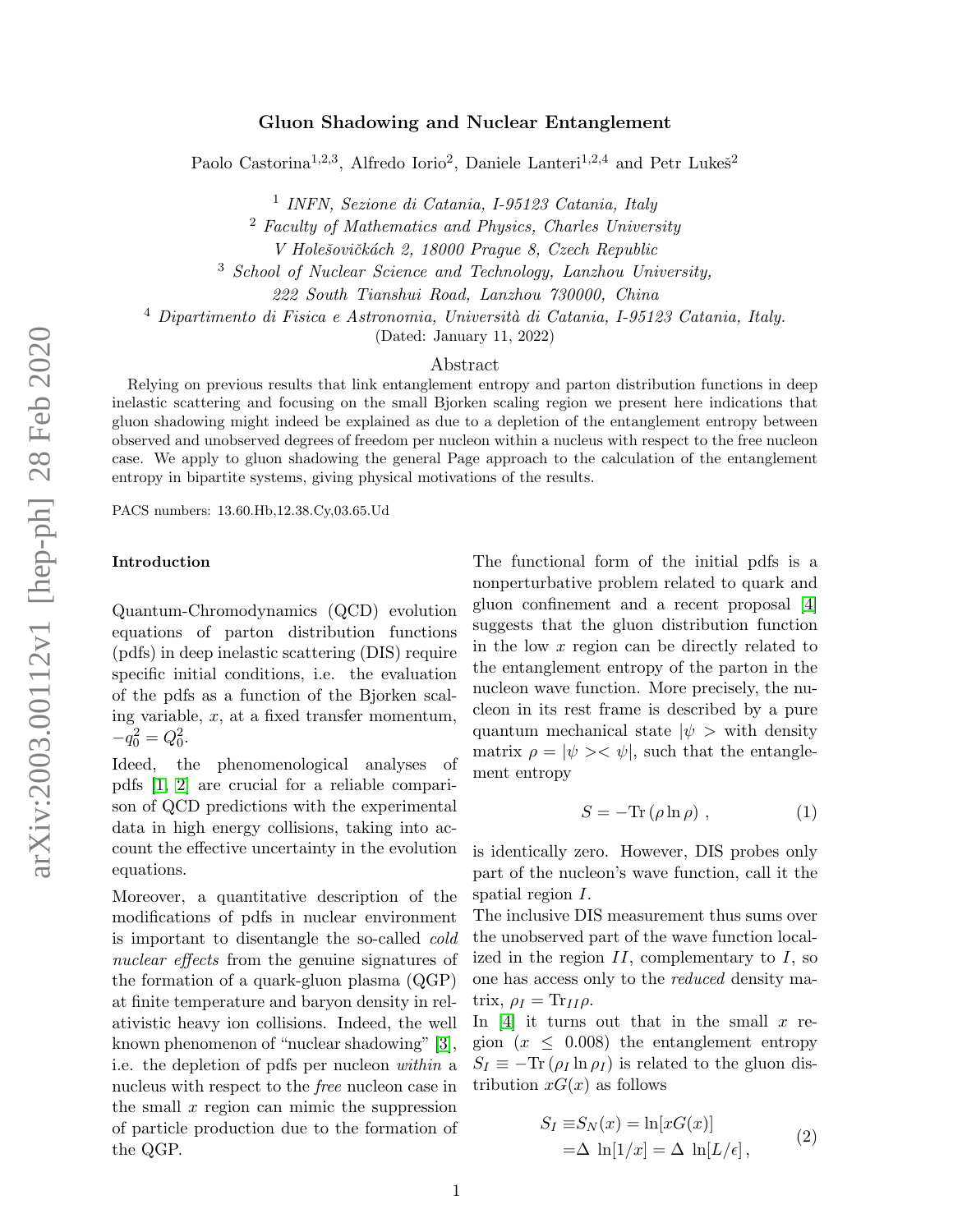where  $L = 1/(m_N x)$ , with  $m_N$  the nucleon's mass,  $\epsilon = 1/m_N$  is the Compton wavelength of the nucleon and  $\Delta = 0.15$ , for the free nu-cleon [\[5\]](#page-6-4) at  $Q_0^2 \simeq 1.7 \text{ GeV}^2$ .

Taking this point of view, gluon shadowing should be due to a *reduction* of the entanglement between observed and unobserved degrees of freedom (d.o.f.) for a bounded nucleon with respect to a free nucleon.

At a first glance, this conclusion could appear to contradict the idea that the entanglement entropy,  $S_I$ , for a subsystem I of fixed (quan $tum$ ) dimension m is bigger when the combined system  $I \bigcup II$  has a bigger (quantum) dimension  $N = mn$ .

However, the crucial aspect is which d.o.f. are effectively entangled in any given specific process. It is the intent of this paper to propose a model-independent analysis of gluon shadowing based on entanglement entropy where a dynamical mechanism selects the effective entangled d.o.f. and produces a *smaller*  $S_I$ .

In Section [I](#page-1-0) we recall the general argument by Page [\[6,](#page-6-5) [7\]](#page-6-6) on the average entropy of a quantum subsystem, based on the unitary evolution of a pure state into a pure state. Section [II](#page-2-0) is devoted to the application of Page's formulas of entanglement entropy to gluon shadowing. In Sec. [III](#page-4-0) we discuss some physical motivations of the obtained results and Sec. [IV](#page-5-0) is devoted to comments and conclusions.

# <span id="page-1-0"></span>I. ENTANGLEMENT ENTROPY AND PAGE CURVES

Consider the Hilbert space H of a generic quantum bipartite system,  $H = H_I^m \otimes H_{II}^n$ , where m and n indicate the dimension, so that dim  $H =$  $mn \equiv N$ . Pick up there an arbitrary state  $|\psi_0\rangle \in \mathsf{H}$ , and a random unitary matrix U, so that  $U|\psi_0\rangle$  is a random state in H. If we trace out the subsystem  $II$ , we associate the density matrix  $\rho_I(U)$  to this state and thus also the related entanglement entropy  $S_I(U)$ . We can then average through  $U$  to get the average entanglement entropy  $\frac{1}{1}$  of the subsystem I,

$$
S_I = \langle S_I(U) \rangle_{\text{average through } U} . \tag{3}
$$

Page conjectured, as was later proven by Sen [\[8\]](#page-6-7), that

<span id="page-1-1"></span>
$$
S_I = \sum_{k=n+1}^{N} \frac{1}{k} - \frac{m-1}{2n}, \quad \text{for } m \le n, (4)
$$
  

$$
S_I = \sum_{k=m+1}^{N} \frac{1}{k} - \frac{n-1}{2m}, \quad \text{for } m \ge n. (5)
$$

Notice the symmetry under  $n \leftrightarrow m$  of the first and second expression. This is a manifestation of the general result,  $S_I = S_{II}$ , valid for an overall pure system. Here this means that, when the observable d.o.f.,  $m$ , become bigger than the unobservable d.o.f.,  $n$ , then one can reverse the point of view, and use  $S_{II}$  instead. Some of the mathematical details of this construction can be seen in [\[7\]](#page-6-6), where this was applied to black hole (BH) evaporation (see also the review [\[9\]](#page-6-8)). In that application, it is assumed that BH evaporation takes an initial pure state into a final pure state, while middle states are mixed. The total Hilbert space is factorized into a product, where the subsystem I corresponds to the *unobserved* states under the horizon, and the subsystem II corresponds to the observed Hawking radiation. When the BH is formed, there is no radiation outside and, hence,  $m = 1$  and  $n = N$ , thus,  $S_I$  is trivially zero (pure state). As the BH evaporates,  $N = nm$  is constant, but m increases while n decreases, and, according to  $(4)$ ,  $S_I$  increases. Approximately at half time of the evaporation the two subsystems have the same quantum dimensions,  $n = m$ , the information stored below the horizon starts to leak from the BH decreasing  $S_I$ , according to [\(5\)](#page-1-1). When the BH fully evaporates,  $n = 1$  and  $m = N$  and  $S_I$  returns to zero (pure state).

In Fig. [1](#page-2-1) we plot two such processes for two different Ns. The figure shows that, for a fixed

<sup>1</sup> A related important quantity is the average information, defined as  $i \equiv \ln m - S_I$ .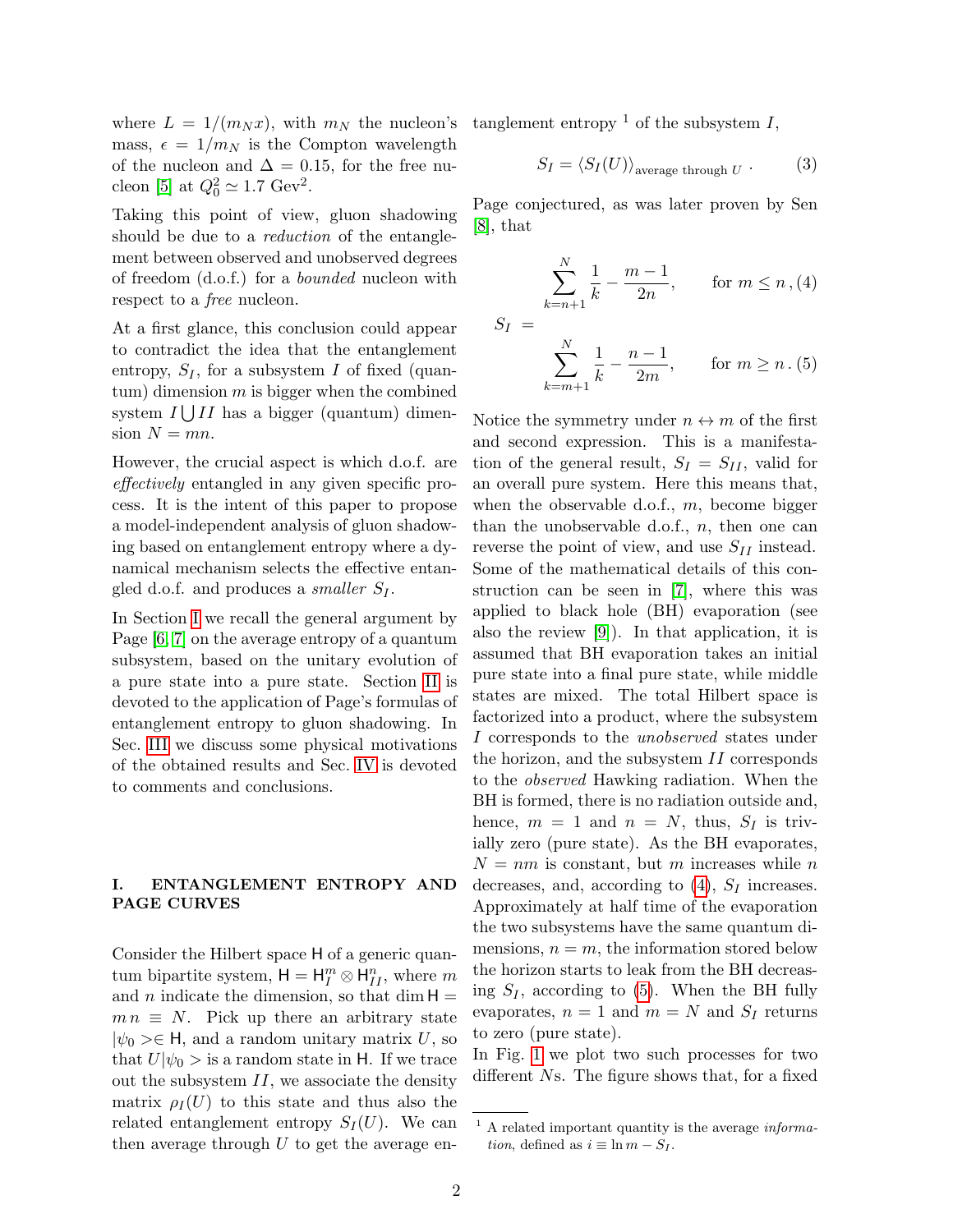

<span id="page-2-1"></span>FIG. 1: Example of two Page's curves with total numbers of degrees of freedom 500 and 300. The points are interpolated by spline. Horizontal axis describes entanglement entropy, vertical axis shows the number of degrees of freedom in one part of the bipartite system.

dimension of the observable subsystem,  $m$ ,  $S_I$ is bigger for bigger  $N$ , hence bigger  $n$ , the unobservable d.o.f. In our application here to nuclear shadowing, we propose that the depth of the region probed by the DIS, that is inversely proportional to  $x$ , is related to  $m$ : the bigger the region probed, the more m are within reach. A full analysis of how this curve might apply to the various regimes of shadowing and antishadowing [\[3\]](#page-6-2) is beyond the scope of this paper, as we focus on the small  $x$  region, and no matter which part of the curve is relevant, what we need to know is that the curve for  $N'$  is always above the curve for N when  $N' > N$ .

Before moving ahead, let us close this Section by mentioning that different results are obtained for the evolution of a bipartite quantum system such as a BH, when one allows for quasi-particles states (that is non-pure states) as ending states, as shown in [\[10\]](#page-6-9).

# <span id="page-2-0"></span>II. GLUON SHADOWING À LA PAGE

According to the previous Section, for any given *n*, we have  $S_I'(n) > S_I(n)$  when the total dimension of the primed bipartite system,  $N' = m'n$ , is bigger than the total dimension of the unprimed bipartite system,  $N = mn$ . I.e., when, for any given n, it is always  $m' > m$ . Let us now recall that for a system of  $K$  independent nucleons the global gluon pdf is the product of the free gluon distribution of the single nucleons, i.e.

$$
(xG)_K^{free} = \prod_{i=1}^K (xG)_i^{free} \tag{6}
$$

and therefore the corresponding entanglement entropy is given by

$$
S_K^{free} = KS_N. \tag{7}
$$

To find the gluon pdf for a nucleus of atomic number  $A, (xG)^A$ , is a nonperturbative and difficult dynamical problem. In this paper a simplified approach is proposed, where a modification of the free nucleon pdf takes into account the nuclear effects. In other words, following Eq.(6), one considers the factorization

$$
(xG)^A = \prod_{i=1}^K (xG)^{N/A}_i \tag{8}
$$

where  $(xG)^{N/A}$  is the modified gluon pdf of the single bounded nucleon. Therefore for the nuclear entanglement entropy one obtains

$$
S_A = A \ln[(xG)^{N/A}] \tag{9}
$$

and  $S_A/A$  is the entanglement entropy per nucleon.

The shadowing effect can now be described in terms of entanglement entropy, since the ratio between the gluon pdfs in nuclei with atomic numbers  $A$  and  $B$  turns out to be

$$
\exp\left(\frac{S_A}{A} - \frac{S_B}{B}\right) = \frac{xG^{N/A}}{xG^{N/B}}\tag{10}
$$

This simple model is supported by the following argument on the entanglement of a bipartite systems, when the two parts are modified in different ways by dynamical effects. For a free nucleon, the d.o.f. on the two sides of the separation I and II are all of the same kind. Whether truly fundamental or not, let us call them "fundamental", as they refer to the simplest nucleon system. Henceforth, each such "fundamental" d.o.f in the observed region I can be entangled at most with one d.o.f. of the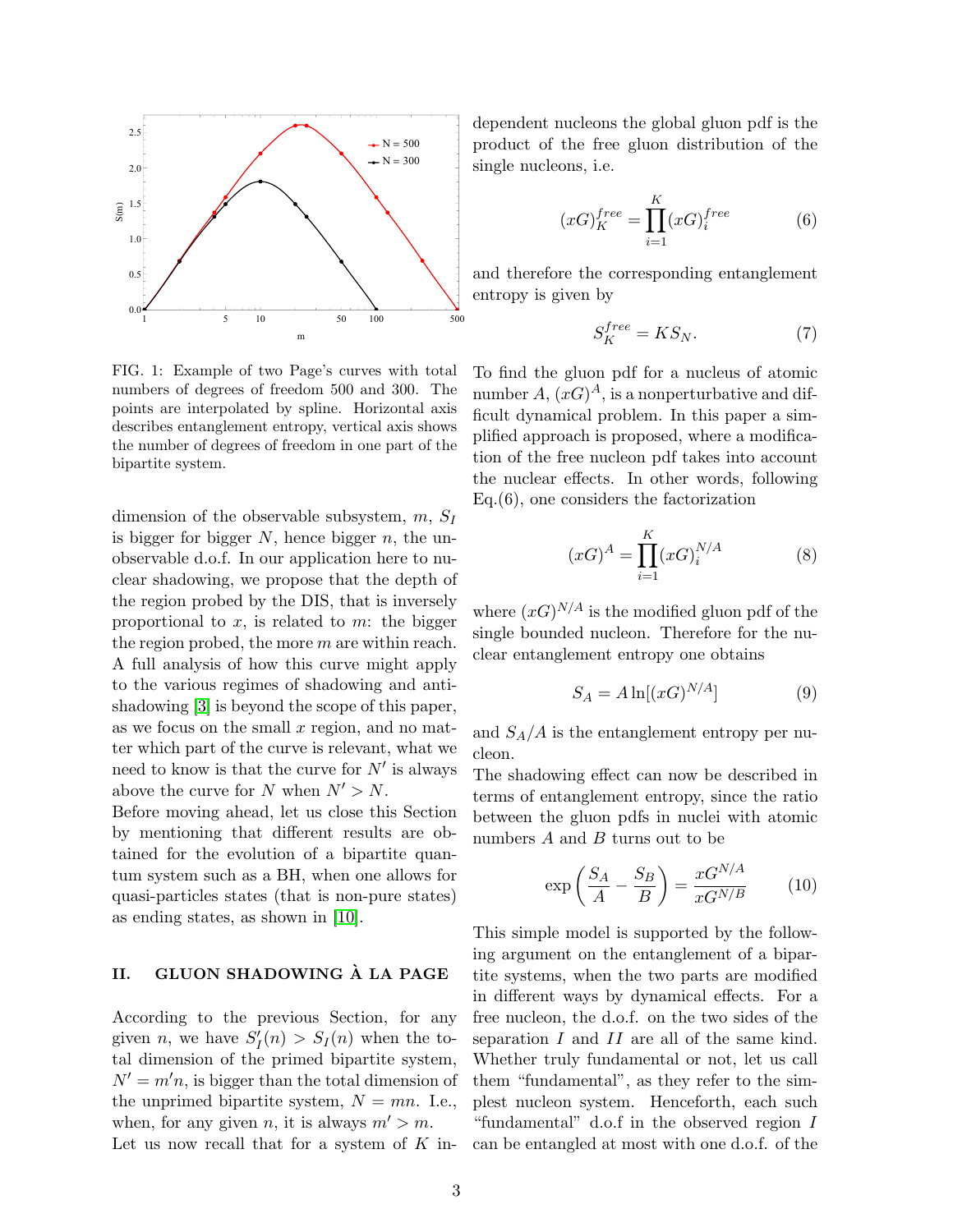unobserved region, II, according to the standard monogamy of entanglement. Therefore, depending on how the d.o.f. are shared between I and II, we might have partial or full (maximal) entanglement. Now, suppose that, within the nucleus, the d.o.f. of  $I$  and the d.o.f. of II are affected by the highly nontrivial dynamical effects. Such effects then rearrange the d.o.f. inside the two regions and clearly the pairing between d.o.f. on the two sides is affected too. One might think of such rearrangement as a map from the "fundamental" d.o.f. of the bounded nucleon to the modified d.o.f, of the "quasi-particles". The latter is the picture behind the model presented above.

Let us now discuss the consequences of Eq.(10). If  $A > B$ , only a reduction of the effective entangled d.o.f. from a larger nucleus to a smaller one can explain the gluon shadowing. Some dynamical mechanisms producing this depletion will be discussed later and in this section we strictly apply Page's formulas to describe gluon shadowing.

Equations  $(4, 5)$  can be written in the form

$$
S = \begin{cases} \sum_{k=1}^{N} \frac{1}{k} - \frac{m-1}{2n} - \sum_{k=1}^{n} \frac{1}{k} & m \le n \\ \sum_{k=1}^{N} \frac{1}{k} - \frac{n-1}{2m} - \sum_{k=1}^{m} \frac{1}{k} & m \ge n \end{cases} \tag{11}
$$

Since for large N

$$
\sum_{k=1}^{N} \frac{1}{k} \simeq \ln(N) + \gamma_M, \qquad (12)
$$

where  $\gamma_M$  is the Eulero-Mascheroni constant, it turns out that

$$
S = \begin{cases} \ln m - \frac{m(m-1)}{2N} & m \le \sqrt{N} \\ \ln \frac{N}{m} - \frac{N-m}{2m^2} & m > \sqrt{N} \end{cases}
$$
(13)

and

$$
e^{S} = \begin{cases} m \exp\left\{-\frac{m(m-1)}{2 N}\right\} & m \leq \sqrt{N} \\ \frac{N}{m} \exp\left\{-\frac{N-m}{2 m^{2}}\right\} & m > \sqrt{N} \end{cases}
$$
(14)

The result in eq. [\(2\)](#page-0-0) has been obtained by considering a bipartite system (observed and unobserved part of the free nucleon wave function). From this point of view Page's general formulas can be applied, giving a relation among the d.o.f.  $m$  (or  $n$ ),  $N$  and the free nucleon gluon a.o.i. *m* (or *n*), *N* and the free m<br>pdf. Indeed, for  $m < \sqrt{N}$ , one has

<span id="page-3-0"></span>
$$
S_D = \ln m_D - \frac{m_D(m_D - 1)}{2 N_D} = \ln[xG_D(x)]
$$
\n(15)

where  $S_D$  and  $xG_D$  are respectively the entanglement entropy and the gluon pdf per nucleon in deuterium, which we identify with the free nucleon ones, neglecting the small binding effects.

In perturbative QCD  $xG(x, Q)$  obeys the BFKL evolution equation [\[11\]](#page-6-10) and grows at small x as  $(1/x)^{\Delta}$ , with  $\Delta \simeq 0.15$  [\[5\]](#page-6-4) at  $Q_0^2 \simeq$ 1.7  $Gev^2$ , and therefore (see eq.  $(15)$ )

<span id="page-3-1"></span>
$$
S_D = \ln m_D - \frac{m_D(m_D - 1)}{2 N_D} = \ln \left[ \left(\frac{c}{x}\right)^{\Delta} \right]
$$
\n(16)

where  $c = 3.34$  is a normalization constant fixed by imposing the phenomenological value of  $xG_D(x) \simeq 5$  at  $x = 10^{-4}$  (see tab.3 of ref. [\[12\]](#page-6-11) and ref. [\[13\]](#page-6-12) ).

By previous equation one gets the correpondence between the d.o.f.  $m_D$  and the Bj variable  $x$  for a free nucleon depicted in fig. [2,](#page-4-1) which for  $N_D >> 1$  can be approximated by

<span id="page-3-2"></span>
$$
m_D(x) = \left(\frac{c}{x}\right)^{\Delta} \left[1 + \frac{1}{2N_D} \left(\frac{c}{x}\right)^{\Delta} \left(\left(\frac{c}{x}\right)^{\Delta} - 1\right)\right].
$$
\n(17)

Also for a nuclear target, A, DIS probes only part of the bounded nucleon's wave function and therefore the description of shadowing in terms of a different entanglement entropy for a bounded nucleon with respect to the free nucleon case requires that  $m_A$ , the d.o.f. per nu-cleon in A in eq. [\(15\)](#page-3-0) compared with  $m_D$  in eq. [\(16\)](#page-3-1) has to be such that  $S_A < S_D$  in the small  $x$  region.

In fig. [3](#page-4-2) the functions  $m_A(x)$  that fits the phenomenological results on gluon shadowing for  $x < 0.008$  at  $Q_0^2 \simeq 1.7$  Gev<sup>2</sup> reported in ref. [\[1\]](#page-6-0) for two different nuclei (C and Pb) are shown for  $N_D$ ,  $N_A$  >> 1 and in fig. [4](#page-4-3) there is depicted the corresponding ratio  $m_A/m_D$ .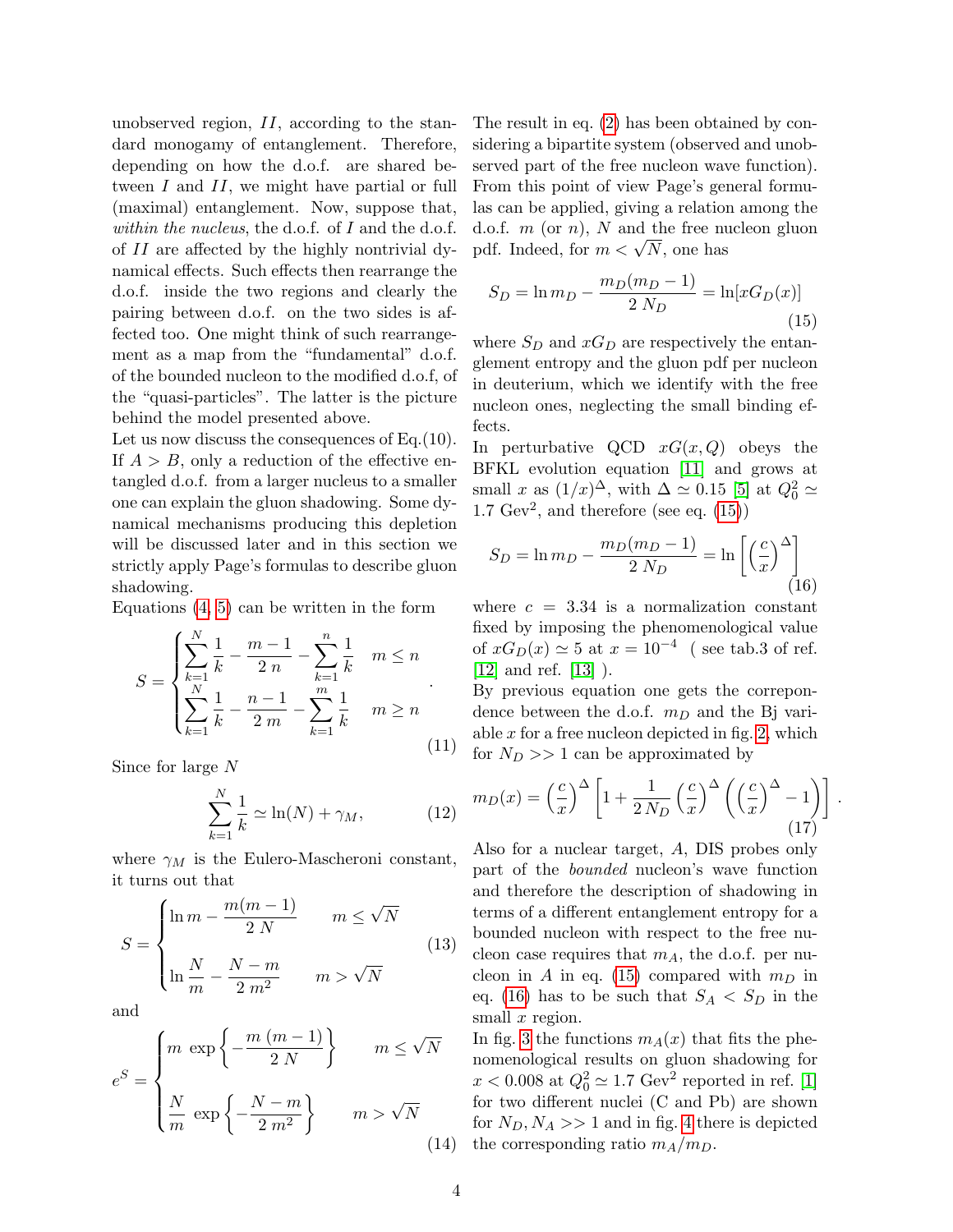

<span id="page-4-1"></span>FIG. 2:  $m_D$  as a function of x from eq. [\(16\)](#page-3-1) compared with the approximation in eq. [\(17\)](#page-3-2) for different values of  $N_D = m_D n_D$ 



<span id="page-4-2"></span>FIG. 3:  $m_A(x)$  that fits the phenomenological results on gluon shadowing for  $x < 0.008$  [\[1\]](#page-6-0) for two different nuclei (C and Pb) and different values of  $N_C$  and  $N_C$ . The grey bands are due to the corresponding uncertainties in the gluon distribution function.



<span id="page-4-3"></span>FIG. 4: Ratio  $m_A/m_D$  as a function of x for C and Pb and different value od  $N_D, N_C, N_{Pb}$ 



<span id="page-4-4"></span>FIG. 5: Ratio  $S_A/S_D$  as a function of x for C and Pb and different value od  $N_D, N_C, N_{Pb}$ . The grey bands are due to the corresponding uncertainties in the gluon distribution function.

The previous analysis clearly shows that:

- 1. the number of d.o.f. per nucleon probed by DIS in a nucleus is less than the corresponding d.o.f. for a free nucleon, despite the fact that one should expect a larger dimension of the whole Hilbert space for a nucleus.
- 2. by the results of  $m_A(x)$  and  $m_D(x)$  the ratio  $S_A/S_D$  plotted in fig. [5,](#page-4-4) turns out to be almost constant in a large range of (small) x, with  $S_{PB}/S_D \simeq 0.3$  and  $S_C/S_D \simeq 0.7.$

### <span id="page-4-0"></span>III. DYNAMICAL MECHANICS FOR NUCLEAR ENTANGLEMENT

The results in Sec.2 are based on the general Page's framework and points (1-2) call for possible dynamical interpretations.

A possible, simple mechanism is related to the overlap of nucleons in the nucleus [\[14\]](#page-6-13): due to the larger overlap in nuclei of atomic number A and B, with  $A > B$ , the observed number of d.o.f. per nucleon decreases which in general implies that unobserved d.o.f. per nucleon increases. By assuming the dominance of two nucleons overlap in nuclei [\[14\]](#page-6-13) and defining  $V_0^A$ the overlap per nucleon in nucleus  $A$ , for the ratio  $S_A/S_D$  one expects

$$
S_A/S_D = 1 - V_0^A \tag{18}
$$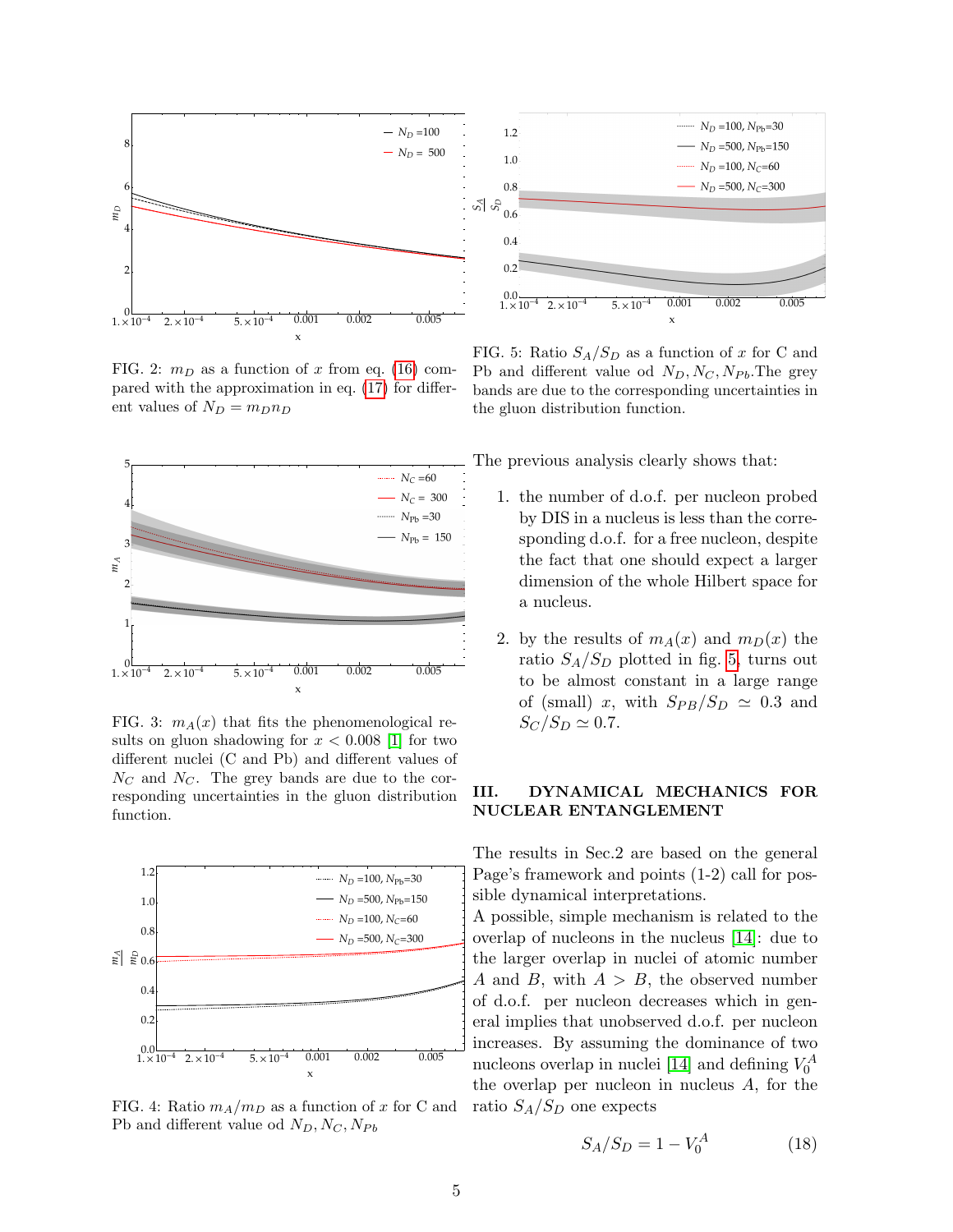The overlapping volume per nucleon has been evaluated in ref. [\[14\]](#page-6-13) (table I, column b) and for the second member of the previous ratio one gets  $\simeq 0.28$  for Pb and  $\simeq 0.6$  for C which are compatible with the ratios in fig. [5](#page-4-4) if one takes into account the large uncertainty band in the gluon pdf.

Another dynamical interpretation of the depletion of d.o.f per bounded nucleon comes from ref. [\[15\]](#page-6-14) where it has been suggested that the gluon condensate in vacuum, at zero temperature,

$$
\langle \frac{\alpha_s}{\pi} G^a_{\mu\nu}(0) G^{\mu\nu a}(0) \rangle \tag{19}
$$

has a large entropy, arising from lumps of condensate with a finite correlation length. On the other hand, the gluon condensate shrinks when the baryon density increases [\[16,](#page-6-15) [17\]](#page-6-16) and, despite this result referring to nuclear matter, one can expect this depletion to come out, for instance, by considering light and heavy nuclei. In fact, this depletion of the gluon condensate and consequently of the related entropy has a role in the DIS structure functions. In the small x region the structure function is described by the pomeron exchange [\[18\]](#page-6-17) and for  $x \to 0$  the structure functions are related to the quarkpomeron effective coupling in the target (T),  $\beta_T$ ,

$$
F_2(x) \underset{x \to 0}{\longrightarrow} \beta_T, \tag{20}
$$

and the ratio of the structure functions per nucleon in the nucleus A with respect to nucleus B is given by [\[19\]](#page-6-18)

$$
\frac{F_2(x)^A}{F_2(x)^B} \Big| \underset{x \to 0}{\longrightarrow} \frac{\beta_A}{\beta_B} \tag{21}
$$

On the other hand, in the model proposed by Landshoff and Nachtmann [\[20\]](#page-6-19) the pomeron exchange is described by nonperturbative gluons and the quark pomeron coupling is related to the gluon condensate according to [\[21,](#page-6-20) [22\]](#page-6-21)

$$
\beta_T \simeq a^5 < T \left| \frac{\alpha_s}{\pi} G^a_{\mu\nu}(0) G^{\mu\nu a}(0) \right| T > . \tag{22}
$$

One can consider the correlation length a as independent of the target, because it is connected to the pomeron coupling to off-shell quarks [\[21,](#page-6-20) [22\]](#page-6-21) and therefore one obtains

$$
\frac{F_2(x)^A}{F_2(x)^B} \Big|_{x \to 0} \frac{\beta_A}{\beta_B} = \frac{}{}
$$
(23)

which suggests the reason for the depletion of entropy in DIS at small  $x$  through the nuclear modification of the gluon condensate.

Another interesting aspect is the origin of antishadowing. A dynamical model of antishadowing of the gluon distribution has been proposed in ref. [\[23\]](#page-6-22), although antishadowing is usually obtained in phenomenological analyses by imposing the energy-momentum sum rule. In the entanglement interpretation of nuclear pdf per nucleon, antishadowing should be related to the conservation of the total entropy, i.e.

$$
\int_0^1 dx S_A(x) = \int_0^1 dx S_D(x) \tag{24}
$$

which would require a complete description of parton pdf in terms of entanglement entropy in the whole x range. In this respect the calculation of entropy in the valence approximation [\[24\]](#page-6-23), i.e. for quarks in the color singlet baryon state, gives results consistent with the previous ones, since  $S_B = \ln 3 \simeq 1.1$  for  $x \to 1$ for a free nucleon (see eq.  $(3.4)$  of ref.  $[24]$ ) and, according to the previous normalization,  $S_D \simeq 1.6$  for  $x = 10^{-4}$ .

### <span id="page-5-0"></span>IV. COMMENTS AND CONCLUSIONS

We put next to each other the evolution of the entanglement entropy of a bipartite system and the phenomenon of the nuclear shadowing. The first phenomenon is behind the famous Page curve of black-hole evaporation, in the unitary picture [\[6,](#page-6-5) [7\]](#page-6-6), while the latter nuclear phenomenon refers to the depletion of the parton distribution functions per nucleon within a nucleus, with respect to the free nucleon. Relying on [\[4\]](#page-6-3), where entanglement entropy and parton distribution functions are found to be related, we wanted to move here the first steps towards understanding gluon shadowing in that approach. We leave it for future work to use more refined versions of Page curves [\[10\]](#page-6-9).